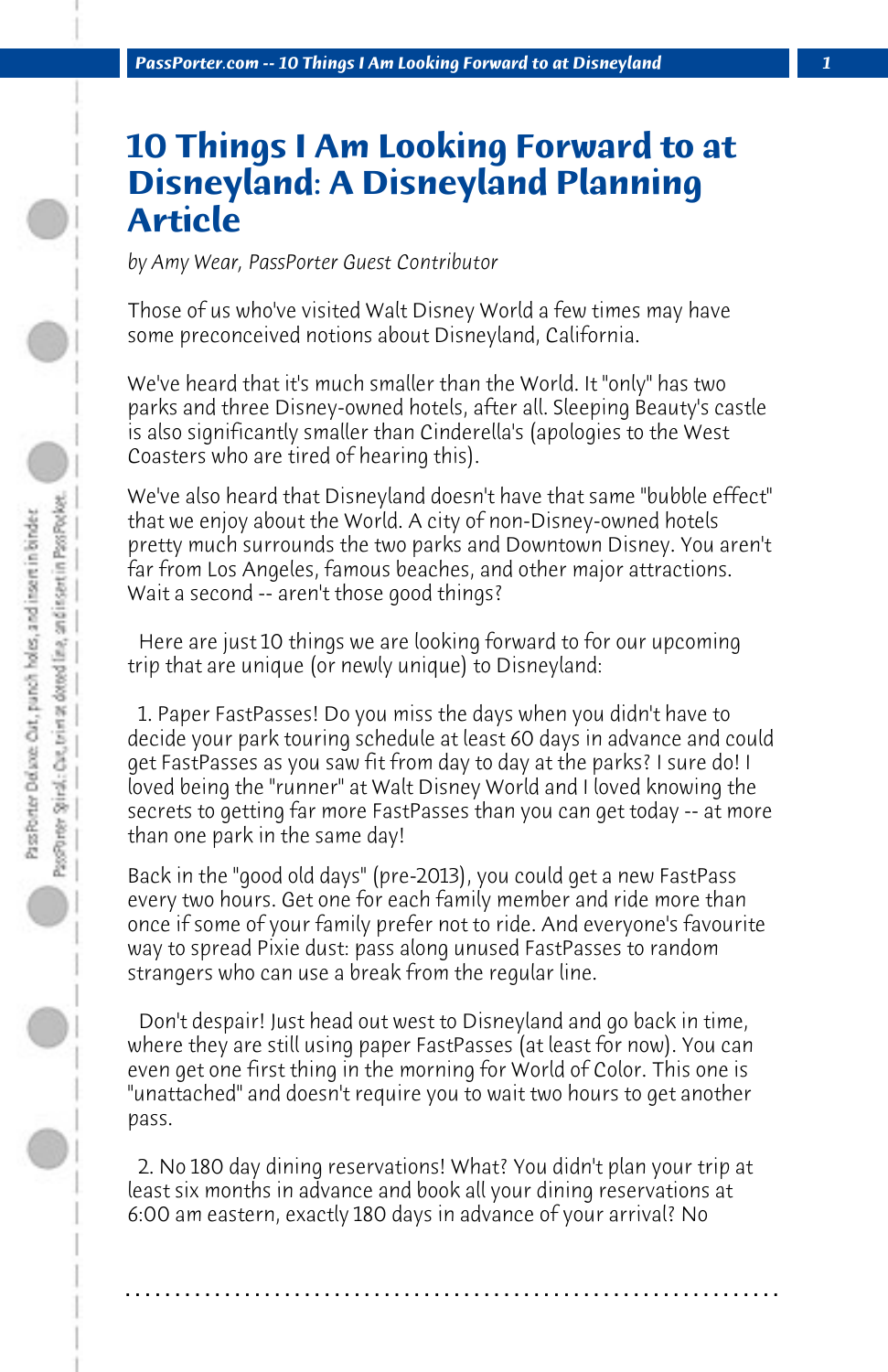problem! Disneyland doesn't even take dining reservations more than 60 in advance. Most Disneyland experts will tell you that you don't need to make many dining reservations. It's wise to reserve your must-do restaurants, especially character meals and other specialty dining, once you know where you want to eat. But there is little pressure to reserve far in advance. Sweet!

 3. It "feels like the first time." There's something extra magical about a first visit to any Disney destination. I still get sentimental when I look back at photos of our first trip to the World with our girls. Now that I plan Disney vacations for a living (Ok, it's more of a guilty pleasure), I get giddy every time I get to plan a family's first trip. Soon we'll get to be that family again!

 4. What's old is new again. Of course, I've done my homework. I know that even though we will be experiencing many of the same top attractions that you can find at the World, there are differences.

it's a small world in Florida isn't too popular in my family, but in California they've added Disney characters to the set and there's an outdoor component you won't find at the World. There's a treehouse in Adventureland, but it belongs to Tarzan, not Swiss family Robinson. There's no Rock 'n Roller Coaster, but I hear the outdoor California Screamin' is stiff West Coast competition.

 The California parks have even retained some attractions you can no longer find at Magic Kingdom, such as Mickey's Toontown and Snow White's Scary Adventures (but what were they thinking when they made that one?). Our girls never got to experience Toontown at the World before they started building the New Fantasyland, so they will finally get to see Mickey and Minnie's houses, among others.

 5. Disney's hotels are "right there". Yes, you can walk out of either park and back to your Disney hotel room at leisure. Disney's Grand Californian Resort even has its own entrance into California Adventure for Disney resort guests. Some of the furthest Disney hotel rooms away are about a 15-minute walk. There's even a monorail to the Disneyland Hotel for tired feet. No waiting for buses. Can I get an amen?

 6. Disneyland Hotel. What's not to love about the Disneyland Hotel? We loved the light-up headboards in the Royal rooms at Port Orleans Riverside, so we can't wait for the Sleeping Beauty ones here! Then there's the added bonus of the pool area with monorail water slides and character dining on site. Need I say more?

 7. Park hopping is actually park hopping. Unlike Walt Disney World, at

**. . . . . . . . . . . . . . . . . . . . . . . . . . . . . . . . . . . . . . . . . . . . . . . . . . . . . . . . . . . . . . . . . .**